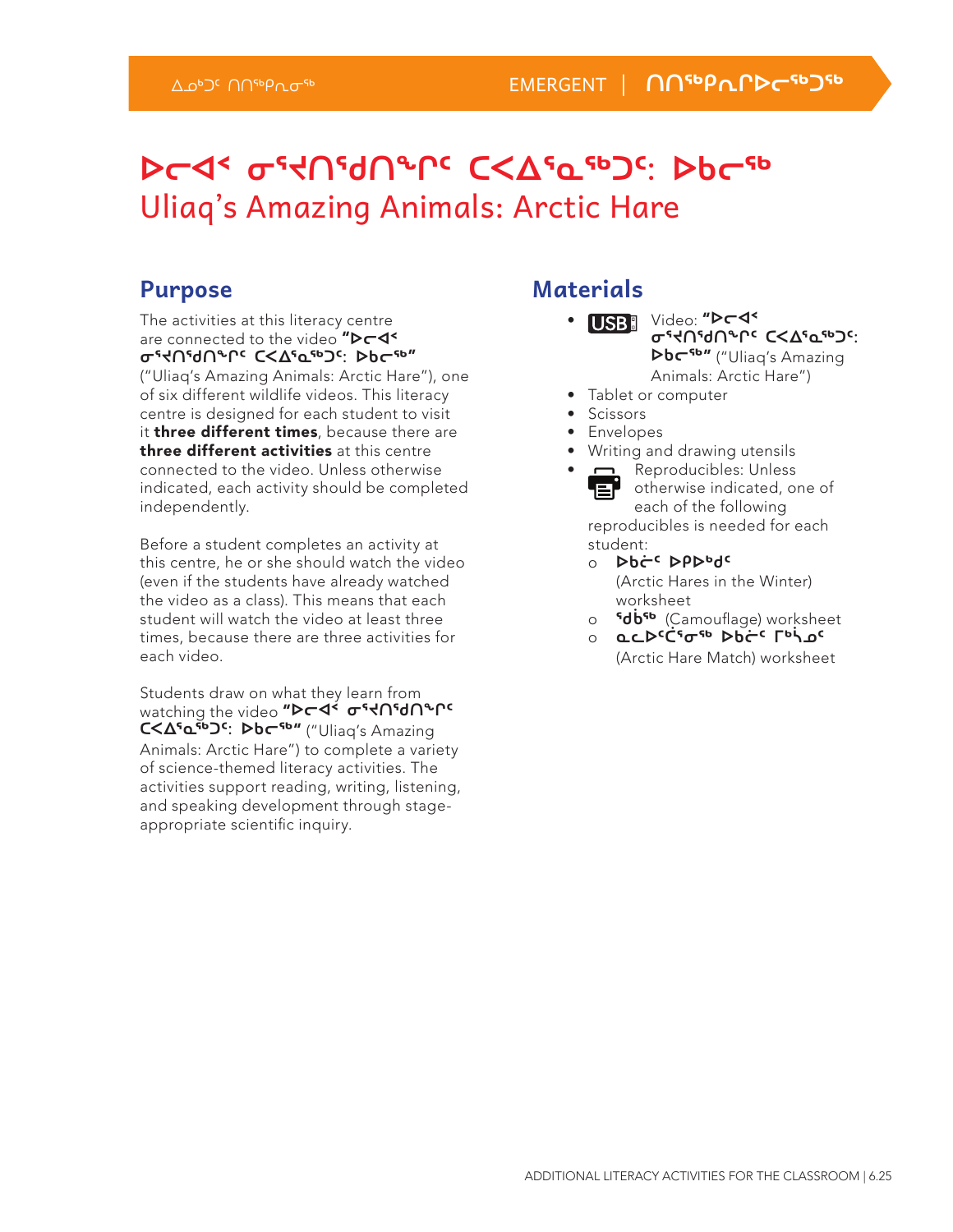## **Instructions for students**

Students can complete these activities in any order. You can read these instructions to students before they begin working on the activities.

### **ᐅᑲᓖᑦ ᐅᑭᐅᒃᑯᑦ**  (Arctic Hares in the Winter) Writing activity

- 1. Watch the video "**PCS' ᓂᕐᔪᑎᖁᑎᖕᒋᑦ ᑕᐸᐃᕐᓇᖅᑐᑦ: ᐅᑲᓕᖅ**" ("Uliaq's Amazing Animals: Arctic Hare") on the tablet or computer.
- 2. On the **Dbc<sup>c</sup> DPDbd<sup>c</sup>** (Arctic Hares in the Winter) worksheet, match the correct answer to each question.
- 3. Then, answer the question at the bottom of the page.

| <b>NUMBUDGMOM   ENERGENT</b>                                   | April 00996.09                                                                             |  |
|----------------------------------------------------------------|--------------------------------------------------------------------------------------------|--|
| <b>Dhes</b> DPDbds<br>$-90%$                                   |                                                                                            |  |
| CLYPOFF PPYCH KAPYOPPASSOR, KGGOP KAPIN PPCFOJ,                |                                                                                            |  |
| <b>PHS Dhes</b><br><b>יון קייליקופי רייקיקיי</b><br>DPDbdS2    | I bbie rondere bondevalose<br>PPÞ ش <sup>م</sup> اه د <sup>ی</sup> له است<br>deptheasuress |  |
| MEC POCSPPEC<br><b>DPPdSbmPcS?</b>                             | 2 Phi a alkadin<br><b>ση Φερουρο</b><br>イムイレマレン ぐんか                                        |  |
| Shing of the<br><b><i>OUTPLAND ANGL</i></b><br><b>D-PD-MC2</b> | 3 Dbite Federus sbdeethyle<br><b>DPDMS</b> CdbSa2a64020b<br><b>Λα/ΜΠΡΟΜΕΛΡΑΩς</b>          |  |
|                                                                |                                                                                            |  |
| <b>A</b> <sub>LCJ</sub> <sub>b!</sub>                          |                                                                                            |  |
|                                                                |                                                                                            |  |
| <b><i>BLOANSPIRE PHER BORPHERMENT FROM PRIMARY</i></b>         |                                                                                            |  |
|                                                                |                                                                                            |  |
|                                                                |                                                                                            |  |
|                                                                |                                                                                            |  |
|                                                                |                                                                                            |  |
|                                                                |                                                                                            |  |
|                                                                |                                                                                            |  |
|                                                                |                                                                                            |  |

## sdbsb

#### (Camouflage) Drawing and writing activity

- 1. Watch the video "D<sub>C</sub>4\* **ᓂᕐᔪᑎᖁᑎᖕᒋᑦ ᑕᐸᐃᕐᓇᖅᑐᑦ: ᐅᑲᓕᖅ**" ("Uliaq's Amazing Animals: Arctic Hare") on the tablet or computer.
- 2. On the **Sdb<sup>sb</sup>** (Camouflage) worksheet, practise writing the word *db<sup>5b</sup>* (camouflage).
- 3. Then, answer the question in the middle of the page.
- 4. Draw a picture that explains your answer.

| 4.00 memor        | EMERGENT   MO <sup>to</sup> PAPDC <sup>16</sup> 256     |
|-------------------|---------------------------------------------------------|
| d/m.              | sdbsp                                                   |
| PHONE DPNL        | MASUPAN'S DIBOUTS "YOU" MASULAS POCT JU SAMA SILJ MASOS |
| edp <sub>ap</sub> |                                                         |
|                   |                                                         |
|                   |                                                         |
|                   |                                                         |
|                   |                                                         |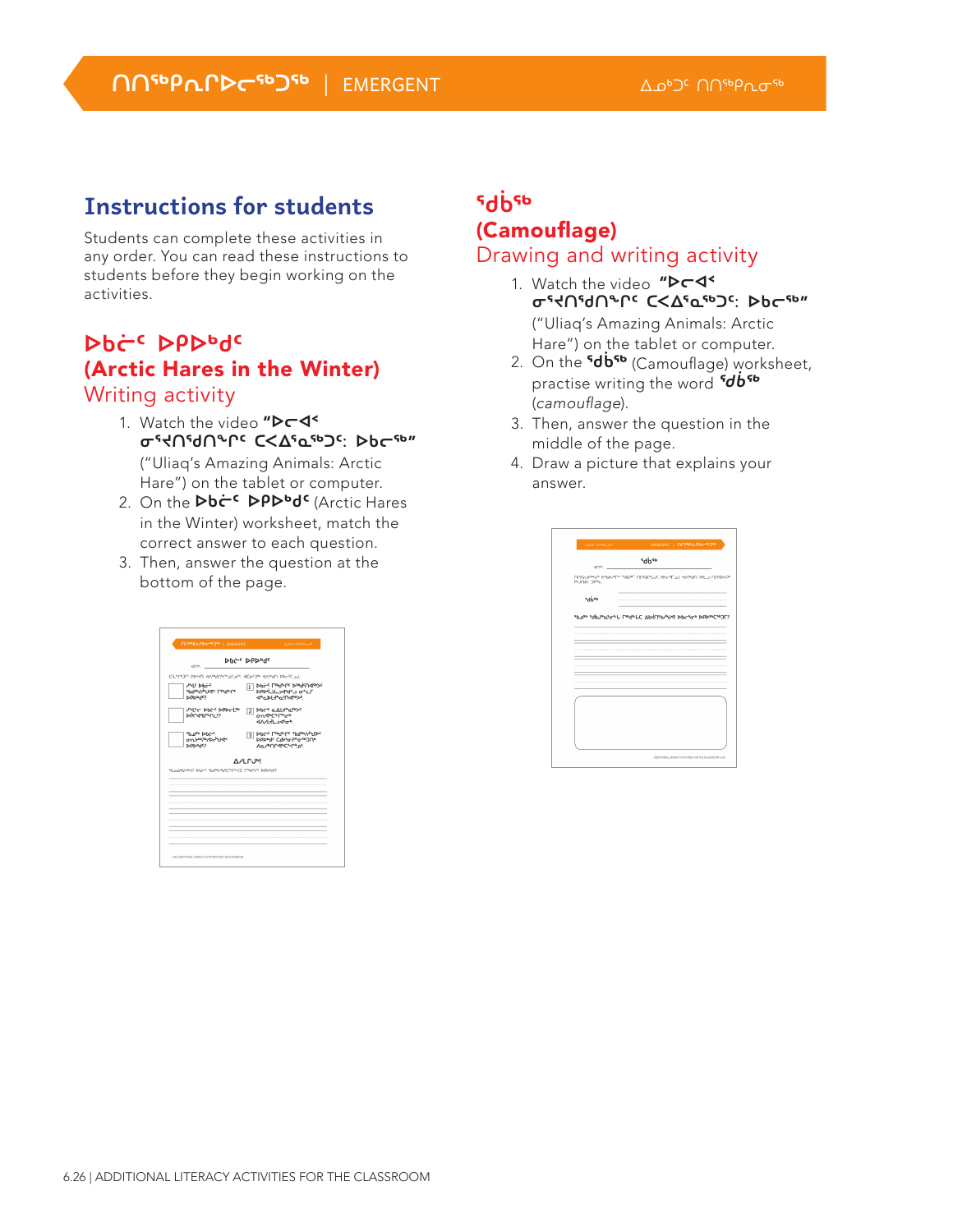### **ᓇᓚᐅᑦᑖᕐᓂᖅ ᐅᑲᓖᑦ ᒥᒃᓵᓄᑦ**  (Arctic Hare Match) Game

Note: For this activity, students will work in pairs.

- 1. Watch the video "D<sub>C</sub>4\* **ᓂᕐᔪᑎᖁᑎᖕᒋᑦ ᑕᐸᐃᕐᓇᖅᑐᑦ: ᐅᑲᓕᖅ**" ("Uliaq's Amazing Animals: Arctic Hare") on the tablet or computer.
- 2. With a partner, cut out the **ᓇᓚᐅᑦᑖᕐᓂᖅ ᐅᑲᓖᑦ ᒥᒃᓵᓄᑦ** (Arctic Hare Match) cards. Shuffle the cards and lay them all face-down in a grid.
- 3. Take turns flipping over two cards at a time, looking for matching question and answer cards. If a match is found, the student who found the match gets to keep the cards and go again. If no match is found, the cards are turned back over, and it is the other student's turn.
	- ac D<sup>e</sup>Ć<sup>e</sup>σ<sup>ε</sup> Dbć <sup>ε</sup> Γυλος ።<br>የሌላ የምክርያ አገራል። በአሜሪካ የአማርኛ የአገራት አገራት አንዱን የምርትታው<br>የአማርባ አን የብኩዎልያ ጌታ የአማርና የአገራችን የአማርባዎች አለማት አለማት  $\partial_{\tau}$ ᠘ᡪᢠ᠑ᡒ᠗ᢞ<br>ᢧ᠀᠉ᡨ᠙ᢐ᠅ bbi<sup>-c</sup> aFFDCD4LC? ף קב<sub>י</sub>אסשר לאף בינ<br>גרין לא<sup>ס</sup>יקלא COkm/h-Je<br>OPDLzhodeby Absche ۹۵۹ د<sup>یز</sup> ۱۳۶۰ ۸۶<br>۵۳۹ ۰٫۹۷۴۰ ۸۴۰<br>۹۴۵۸ د ۹۴۳ PAP Dhès an Autres <sup>ק</sup>פאירופאייקאי<br>קייריקאירי<br>הארופאיקאידיקא לאסיי יוסייעייטריפי<br>דאליי שיקורנדי
- 4. Once all the cards are matched, practise reading the questions and answers out loud.
- 5. Store the cards in the envelope provided.

| ୫÷                                                                                                                                                              |                                                                  |
|-----------------------------------------------------------------------------------------------------------------------------------------------------------------|------------------------------------------------------------------|
| Shose DSbDCD JUR Dbc-<br>Lae9ماند ⊲4/Sep <c⊏d¤مان<br>CdysaseCAcL'sONPage<br/><math>\Lambda</math>a d<sup>b</sup><math>\Lambda</math>a<sup>c</sup>?</c⊏d¤مان<br> | edp <sub>ep</sub>                                                |
| <b>Show Elisher Dhi-O</b>                                                                                                                                       | <b>Prischane ENDShie</b>                                         |
| <b>PAOL PAPDUGE</b><br><b>Divented Department</b>                                                                                                               | כיכנוכי <sub>ס</sub> שיקוסי                                      |
| <b>Sbonney</b><br>bsdLAagsbPagsb <c></c>                                                                                                                        | <d<sup>ασ<sup>4</sup> Lσ 3kg<br/><l→ 7kg<="" td=""></l→></d<sup> |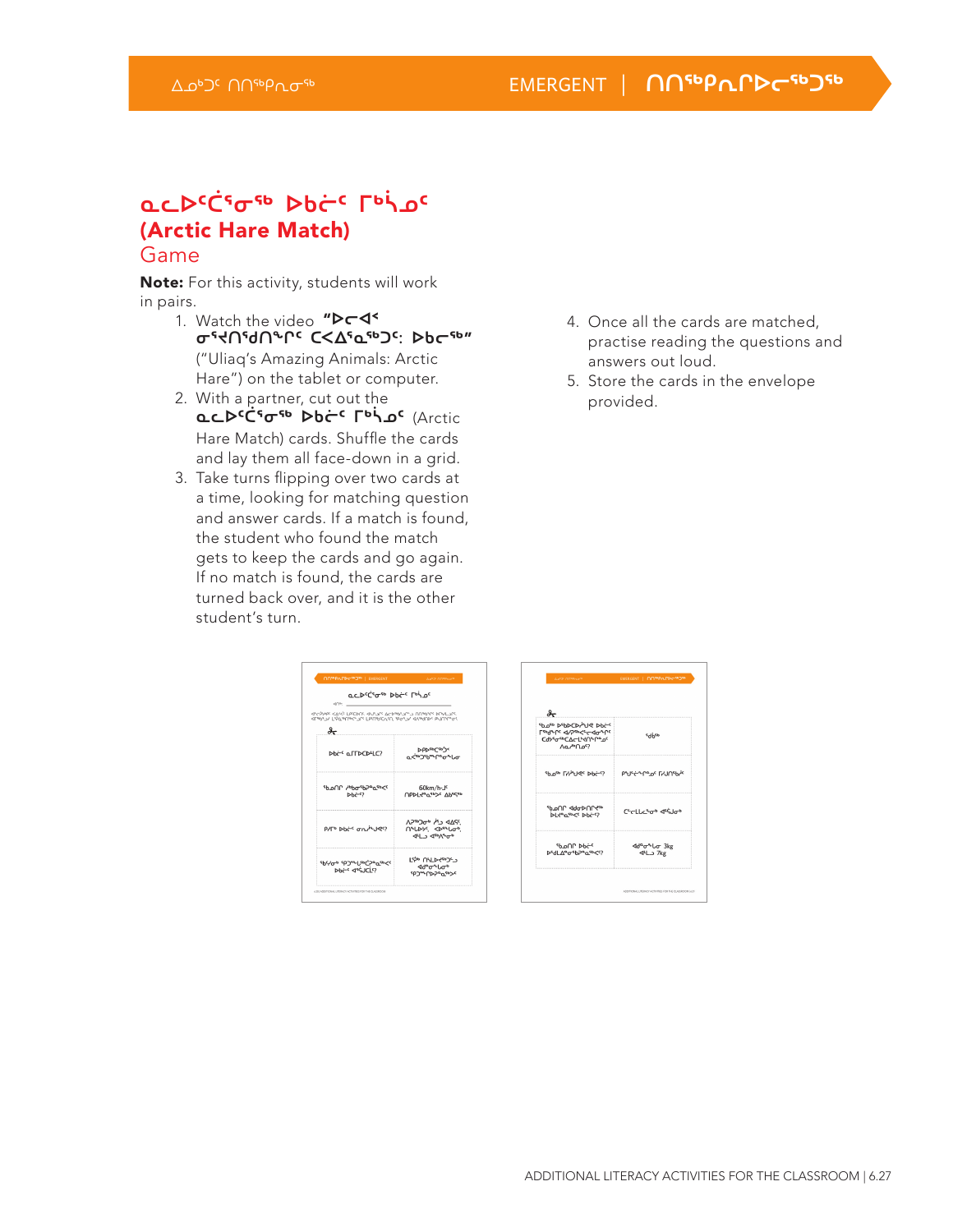ᖃᓄᐃᒃᑲᔭᖅᐸᑦ ᐅᑲᓖᑦ ᖃᑯᖅᓯᖃᑦᑕᙱᑉᐸᑕ ᒥᖅᑯᖏᑦ ᐅᑭᐅᒃᑯᑦ?

# **ᐃᓱᒪᒋᒍᒃ!**

**ᖃᓄᖅ ᐅᑲᓖᑦ JUC ᐅᑭᐅᒃᑯᑦ?**

**3** DOC Leadely applicant C **ᐅᑭᐅᒃᑯᑦ ᑕᑯᔭᕐᓂᕈᓐᓃᖅᑐᑎᒃ ᐱᓇᓱᒃᑎᒋᕙᒃᑕᖏᓐᓄᑦ.**

**ᐊᐱᓯᒪᔫᒐᓗᐊᕐᓂᒃ.**

**ᓱᖕᒪᓪᓕ ᐅᑲᓖᑦ ᐅᑭᐅᓕᒫᖅ 2 ᐅᑮᒋᐊᖃᖖᒋᓚᑦ?**  $\overline{2}$  Þbċ<sup>ϲ</sup> αΔL⊀ªα<sup>ςь</sup>><sup>ϲ</sup> თავალებურ



**ᓱᖕᒪᑦ ᐅᑲᓖᑦ ᖃᑯᖅᓯᓲᖑᕙᑦ ᒥᖅᑯᖏᑦ ᐅᑭᐅᒃᑯᑦ?**

**ᐅᑲᓖᑦ ᒥᖅᑯᖏᑦ ᐅᖅᑰᑦᑎᐊᖅᐳᑦ ᐅᑭᐅᕌᓘᒐᓗᐊᒃᑯᓪᓗ ᓂᓪᓚᒥ ᐊᓐᓇᐅᒪᔪᓐᓇᑦᑎᐊᖅᐳᑦ. 1**

ᑕᒻᒪᖕᒋᑦᑐᒥᑦ ᑭᐅᔾᔪᑏ ᐊᐱᖅᑯᑎᖕᒋᓐᓅᕐᓗᒋᑦ. ᐊᑖᓃᑦᑐᖅ ᐊᐱᖅᑯᑎ ᑭᐅᓕᕐᒥᓗᒍ.

ᐊᑎᖅ:

**ᐅᑲᓖᑦ ᐅᑭᐅᒃᑯᑦ**

**ᑎᑎᖅᑭᕆᒋᐅᓕᖅᑐᖅ** | EMERGENT ᐃᓄᒃᑐᑦ ᑎᑎᖅᑭᕆᓂᖅ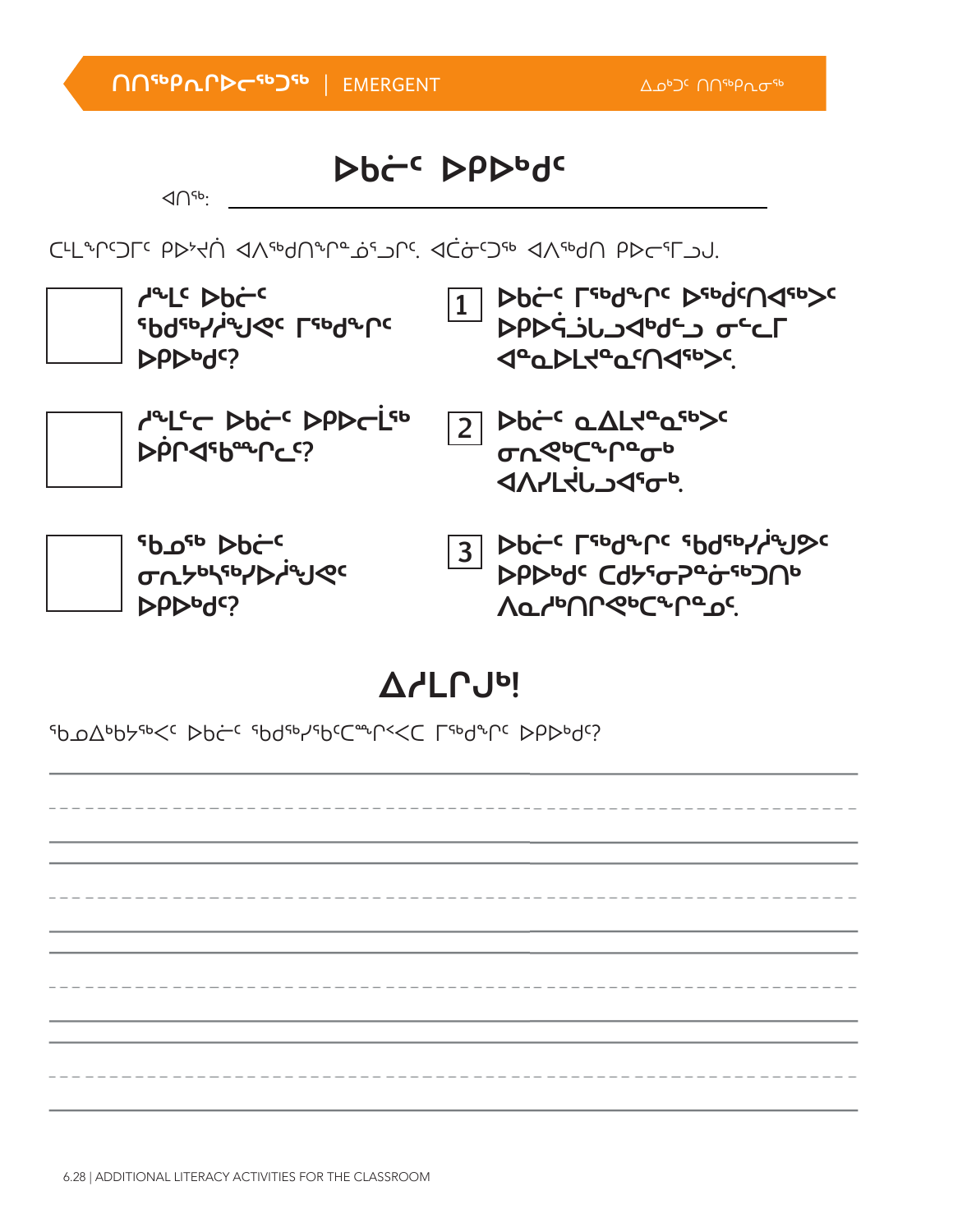| Δ <sup>Ορ</sup> Ο <sup>ς</sup> ΠΠ <sup>ερ</sup> ΡΛσ <sup>ερ</sup> |                                                              | EMERGENT   MN <sup>56</sup> PnPC56 |
|-------------------------------------------------------------------|--------------------------------------------------------------|------------------------------------|
| $\triangleleft\bigcap$ <sup>Sb</sup> : __                         | sdp <sub>sp</sub>                                            |                                    |
| PLJNAC JPLU.                                                      | MASUP CHAPPP "SUBS" MASALUS. PDCSL JJ ANSPUN ALL MASPHP"     |                                    |
| <b>Sdbsb</b>                                                      |                                                              |                                    |
|                                                                   | <b>SPASS SUBJACTAL FINALLE ADRICINALLY POCTOP PADSOCEDT?</b> |                                    |
|                                                                   |                                                              |                                    |
|                                                                   |                                                              |                                    |
|                                                                   |                                                              |                                    |
|                                                                   |                                                              |                                    |
|                                                                   |                                                              |                                    |
|                                                                   |                                                              |                                    |
|                                                                   |                                                              |                                    |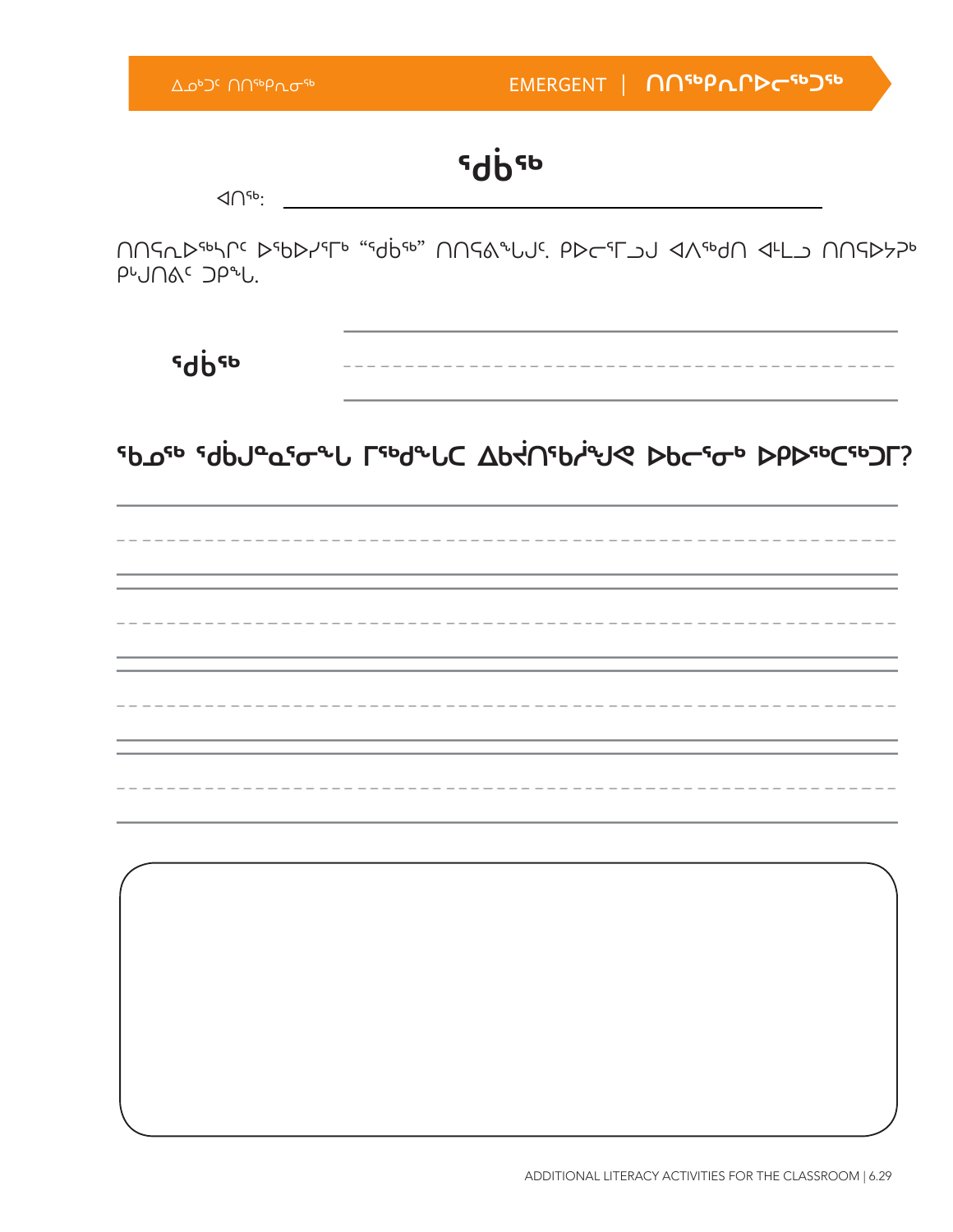

ᐊᓪᓕᕉᔭᒃᑭᑦ ᐸᐃᑉᐹᑦ ᒪᑭᑦᑕᐅᑎᑦ. ᐊᒡᒍᕐᓗᒋᑦ ᐃᓕᐅᖅᑲᕐᓗᒋᓪᓗ ᑎᑎᖅᑲᖕᒋᑦ ᐅᒥᒃᓯᒪᓗᒋᑦ. ⊲Гª♭ъº ריים 1∆ייט 4∧ºת רוכים 100 יכים 1000 יכים 1000 לכים 1000.

 $\triangleleft$ 

## **ᓇᓚᐅᑦᑖᕐᓂᖅ ᐅᑲᓖᑦ ᒥᒃᓵᓄᑦ**

**ᑎᑎᖅᑭᕆᒋᐅᓕᖅᑐᖅ** | EMERGENT ᐃᓄᒃᑐᑦ ᑎᑎᖅᑭᕆᓂᖅ